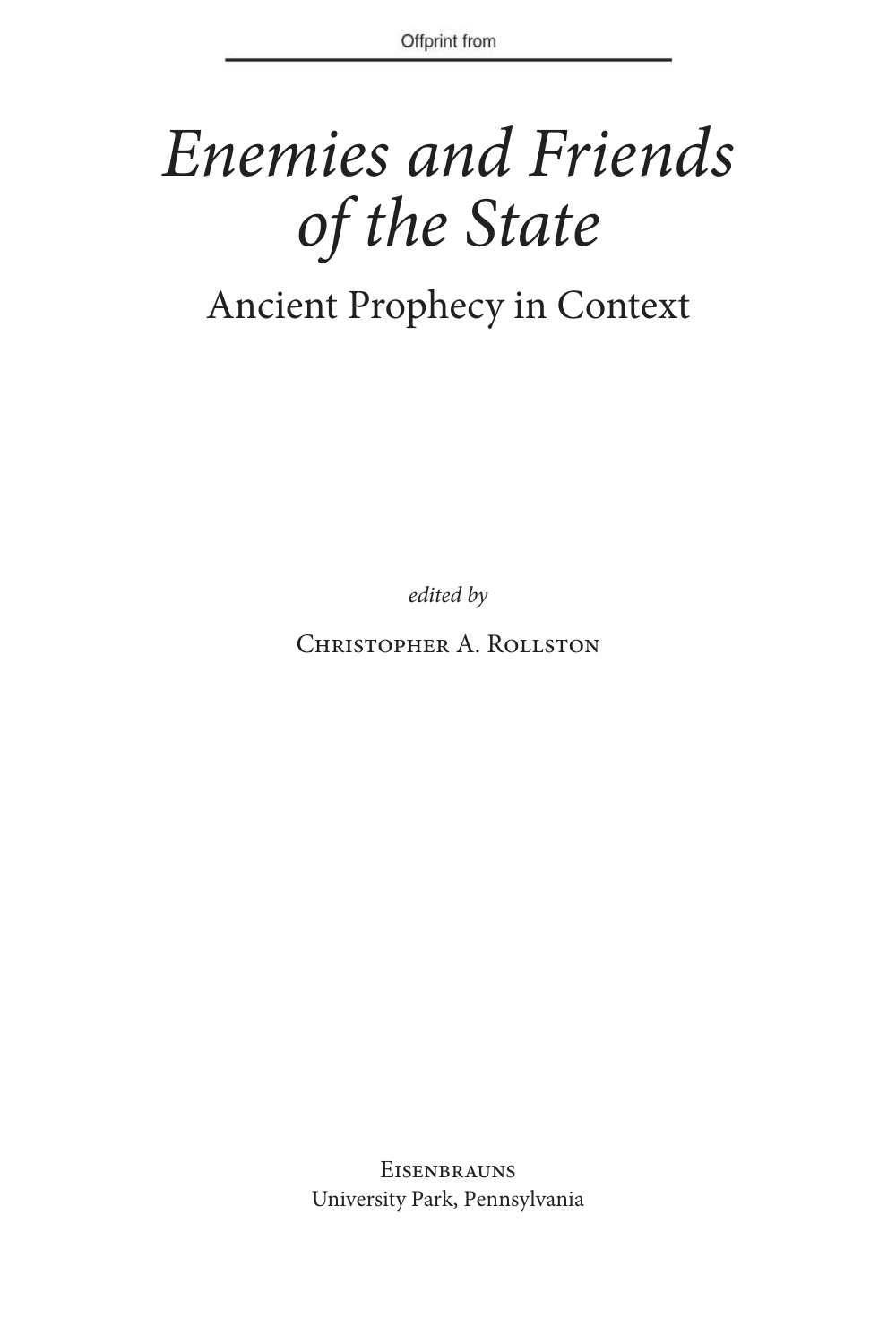Library of Congress Cataloging-in-Publication Data

Names: Rollston, Chris A., editor. Title: Enemies and friends of the state : ancient prophecy in context / edited by Christopher A. Rollston. Description: University Park, Pennsylvania : Eisenbrauns, [2017] | Includes bibliographical references and index. Identifiers: LCCN 2017042340 (print) | ISBN 9781575067643 (cloth : alk. paper) Subjects: LCSH: Bible. Old Testament—Criticism, interpretation, etc. | Prophecy— Political aspects. | Prophecy—Biblical teaching. | Prophets—Middle East—History. Classification: LCC BS1198 .E54 2017 (print) LC record available at https://lccn.loc.gov/2017042340

Copyright © 2018 The Pennsylvania State University All rights reserved. Printed in the United States of America. Published by The Pennsylvania State University Press,

University Park, PA 16802–1003

Eisenbrauns is an imprint of The Pennsylvania State University Press.

The Pennsylvania State University Press is a member of the Association of University Presses.

It is the policy of The Pennsylvania State University Press to use acid-free paper. Publications on uncoated stock satisfy the minimum requirements of the National Standard for Information Sciences—Permanence of Paper for Printed Library Material, ANSI Z39.48—1992.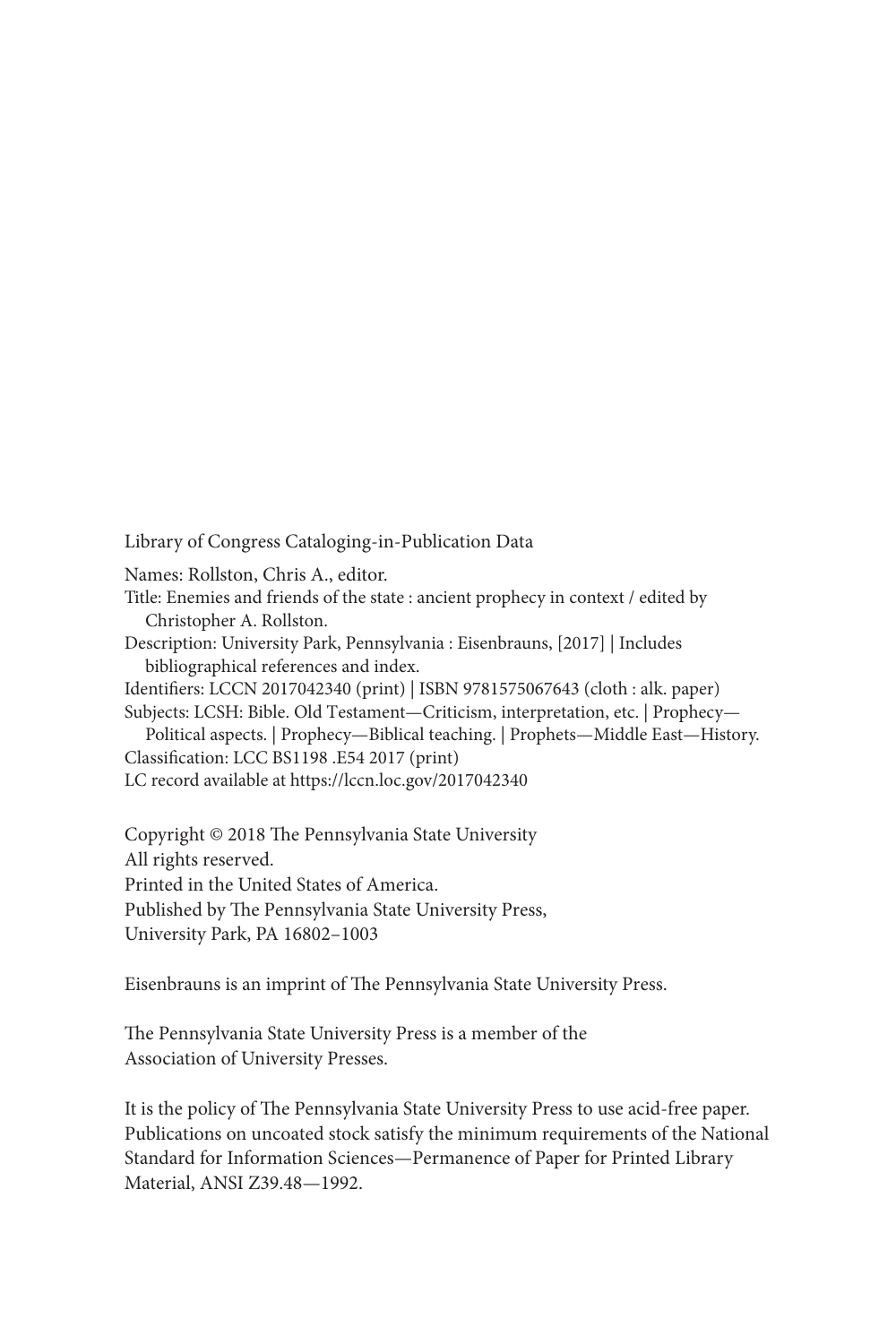# **Contents**

| Part 1: Setting the Stage                                                                                                 |  |
|---------------------------------------------------------------------------------------------------------------------------|--|
| Defining the State $\dots \dots \dots \dots \dots \dots \dots \dots \dots \dots \dots \dots$<br><b>ALEXANDER H. JOFFE</b> |  |
| The Politics of Voice: Reflections on Prophetic Speech as<br>MIRIAM Y. PERKINS                                            |  |
| Part 2:                                                                                                                   |  |

# **The Ancient Near East**

| A Land without Prophets? Examining the<br>Presumed Lack of Prophecy in Ancient Egypt 59<br><b>THOMAS SCHNEIDER</b> |
|--------------------------------------------------------------------------------------------------------------------|
| A Royal Advisory Service:<br>Prophecy and the State in Mesopotamia 87<br>JONATHAN STÖKL                            |
| Prophecy in Syria: Zakkur of Hamath and Lu <sup>c</sup> ash 115<br><b>HÉLÈNE SADER</b>                             |
| Prophecy in Transjordan: Balaam Son of Beor 135<br>JOEL S. BURNETT                                                 |

#### **Part 3:**

# **Prophets in the Deuteronomistic History and the Chronicler**

| WILLIAM M. SCHNIEDEWIND                           |  |
|---------------------------------------------------|--|
| Friends or Foes? Elijah and Other Prophets in the |  |
|                                                   |  |
| GARY N. KNOPPERS AND ERIC L. WELCH                |  |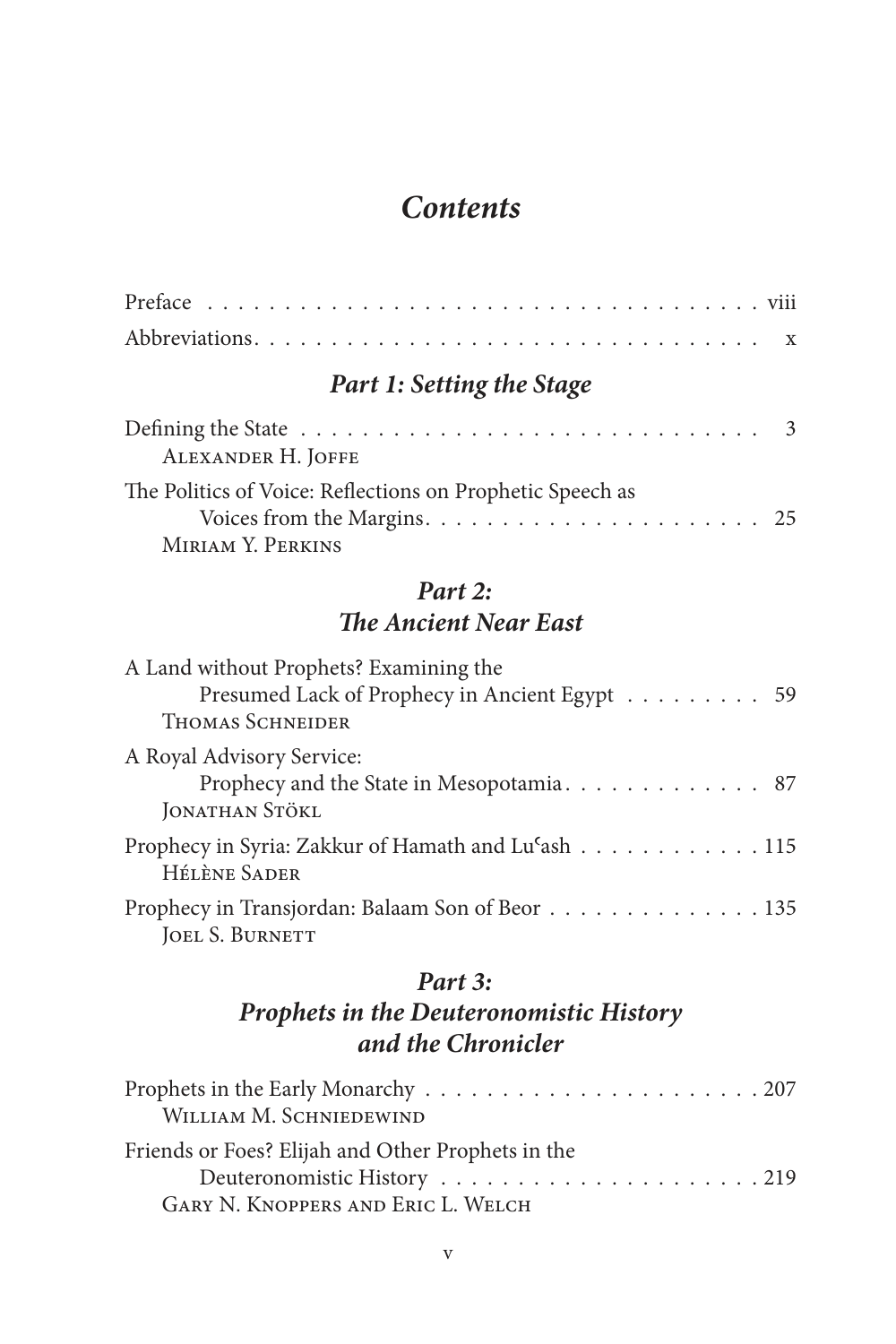| Unnamed Prophets in the Deuteronomistic History. 257                                                           |  |
|----------------------------------------------------------------------------------------------------------------|--|
| <b>JASON BEMBRY</b>                                                                                            |  |
| The Prophet Huldah and the Stuff of State $\ldots \ldots \ldots \ldots \ldots 277$<br>FRANCESCA STAVRAKOPOULOU |  |
| Prophets in the Chronicler: The Books of 1 and 2 Chronicles<br>LESTER L. GRABBE                                |  |

#### **Part 4:**

### **Prophets in the Prophetic Books of the First Temple and Exilic Periods**

| Prophecy and the State in 8th-Century Israel:<br>ROBERT R. WILSON                                                                           |
|---------------------------------------------------------------------------------------------------------------------------------------------|
| Enemies and Friends of the State: First Isaiah and Micah 329<br>J. J. M. ROBERTS                                                            |
| Jeremiah as State-Enemy of Judah: Critical Moments<br>in the Biblical Narratives about the "Weeping Prophet" 339<br>CHRISTOPHER A. ROLLSTON |
| C. L. Crouch                                                                                                                                |
| Obadiah: Judah and Its Frenemy385<br>ALEJANDRO F. BOTTA AND MÓNICA I. REY                                                                   |
| The Prophet Ezekiel: State Priest, State Enemy 395<br>STEPHEN L. COOK                                                                       |
| YHWH's Cosmic Estate: Politics in Second Isaiah 411<br>MARK W. HAMILTON                                                                     |

#### **Part 5:**

## **Prophets and Patriots of the Second Temple Period and Early Postbiblical Period**

| Haggai and Zechariah: A Maximalist View of the Return |  |
|-------------------------------------------------------|--|
| in a Minimalist Social Context 433                    |  |
| ERIC M. MEYERS                                        |  |
| Apocalyptic Resistance in the Visions of Daniel 449   |  |
| JOHN J. COLLINS                                       |  |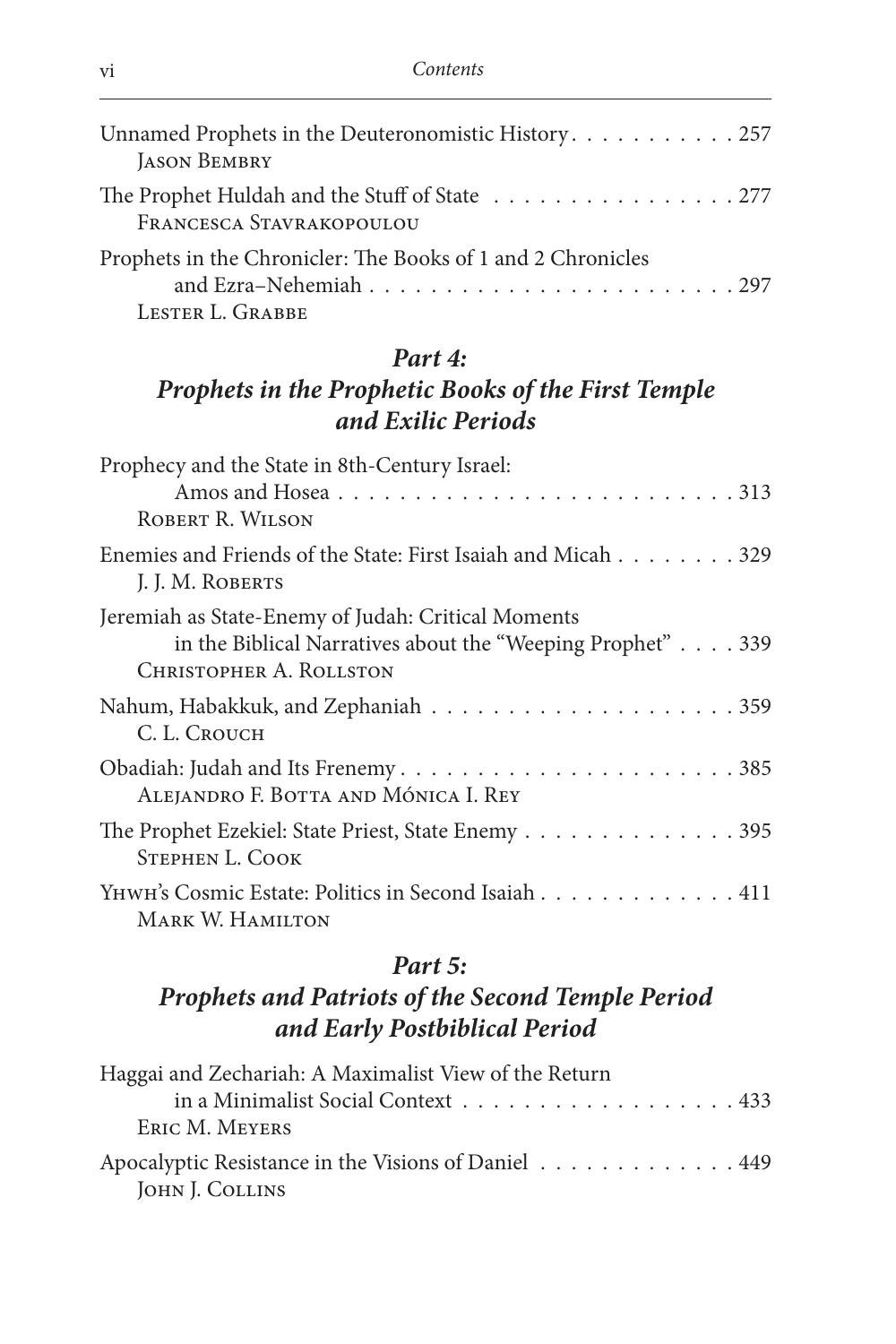| References to the Prophets in the Old Testament Apocrypha. 463<br>ROBERT J. OWENS                                                                          |
|------------------------------------------------------------------------------------------------------------------------------------------------------------|
| Prophets, Kittim, and Divine Communication in the<br>Dead Sea Scrolls: Condemning the Enemy Without,<br>JAMES E. BOWLEY                                    |
| John the Baptizer: More Than a Prophet 513<br>JAMES D. TABOR                                                                                               |
| Jesus of Nazareth: Prophet of Renewal and Resistance. 525<br>RICHARD A. HORSLEY                                                                            |
| Late First-Century Christian Apocalyptic: Revelation 545<br><b>JENNIFER KNUST</b>                                                                          |
| Oracles on Accommodation versus Confrontation:<br>The View from Josephus and the Rabbis $\ldots \ldots \ldots \ldots \ldots 565$<br><b>ANDREW D. GROSS</b> |
|                                                                                                                                                            |
|                                                                                                                                                            |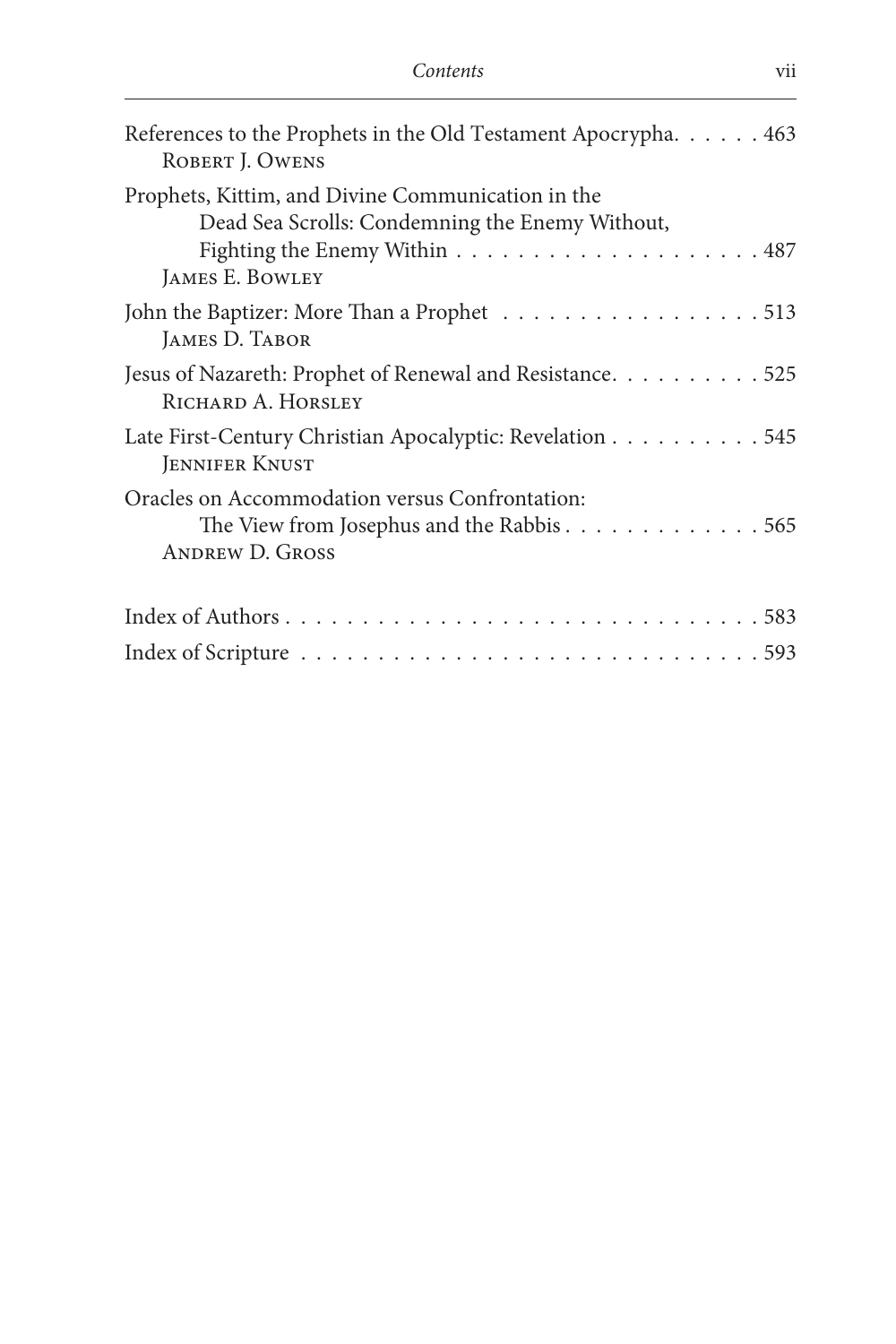

# **John the Baptizer: More Than a Prophet**

James D. Tabor University of North Carolina at Charlotte

The beheading of John the Baptizer<sup>1</sup> by order of Herod Antipas, at the urging of his wife Herodias—who was formerly married to Herod's brother Philip—is surely, next to the crucifixion of Jesus, the most poignant death scene in the New Testament. It has become the stuff of legend, portrayed in countless books, films, dramas, and works of art. John's brutal and untimely death, along with the scene of him baptizing Jesus as a wild desert prophet are embedded in our cultural memories. Yet, as historians we must ask: what do we know about John and how do we know it?

For one to undertake any kind of "quest for the historical John the Baptizer," some of the same challenges confront the historian as those associated with the quest for the historical Jesus—namely, a plethora of theologically based sources that must be critically sifted according to some agreed-upon method. As in the case of Jesus, we have multiple texts dealing with John the Baptizer in all four canonical gospels and the book of Acts, distributed in a complex way throughout all the strata of these sources.<sup>2</sup> Such a systematic quest is far beyond the scope of this present chapter; but, even this more limited query regarding John's relationship to the political and social powers of his day presents similar methodological challenges. This chapter is limited to a focus on John the Baptizer in the NT and in the 1st-century writings of the Jewish historian Josephus, despite the abundance of materials on John in postbiblical traditions.<sup>3</sup> Each NT text has its own tendentious

<sup>1.</sup> John is most often referred to in the New Testament as 'the Baptist' (ὁ βαπτιστής), which appears to be a kind of formal title. However, twice in Mark he is called 'the baptizer' (ὁ βαπτίζων), using the present active participle. The latter form appears to be earlier and is more descriptive of John's activities and is accordingly preferred in this chapter.

<sup>2.</sup> J. Reumann, "The Quest for the Historical Baptist," Understanding the Sacred Text: Essays in Honor of Morton S. Enslin on the Hebrew Bible and Christian Beginnings (ed. J. Reumann; Valley Forge, PA: Judson, 1972), 181–99.

<sup>3.</sup> See E. Bammel, "John the Baptist in Early Christian Tradition," NTS 18 (1971–72) 95–128; S. Gibson, The Cave of John the Baptist (New York: Doubleday, 2004), 217–28; and the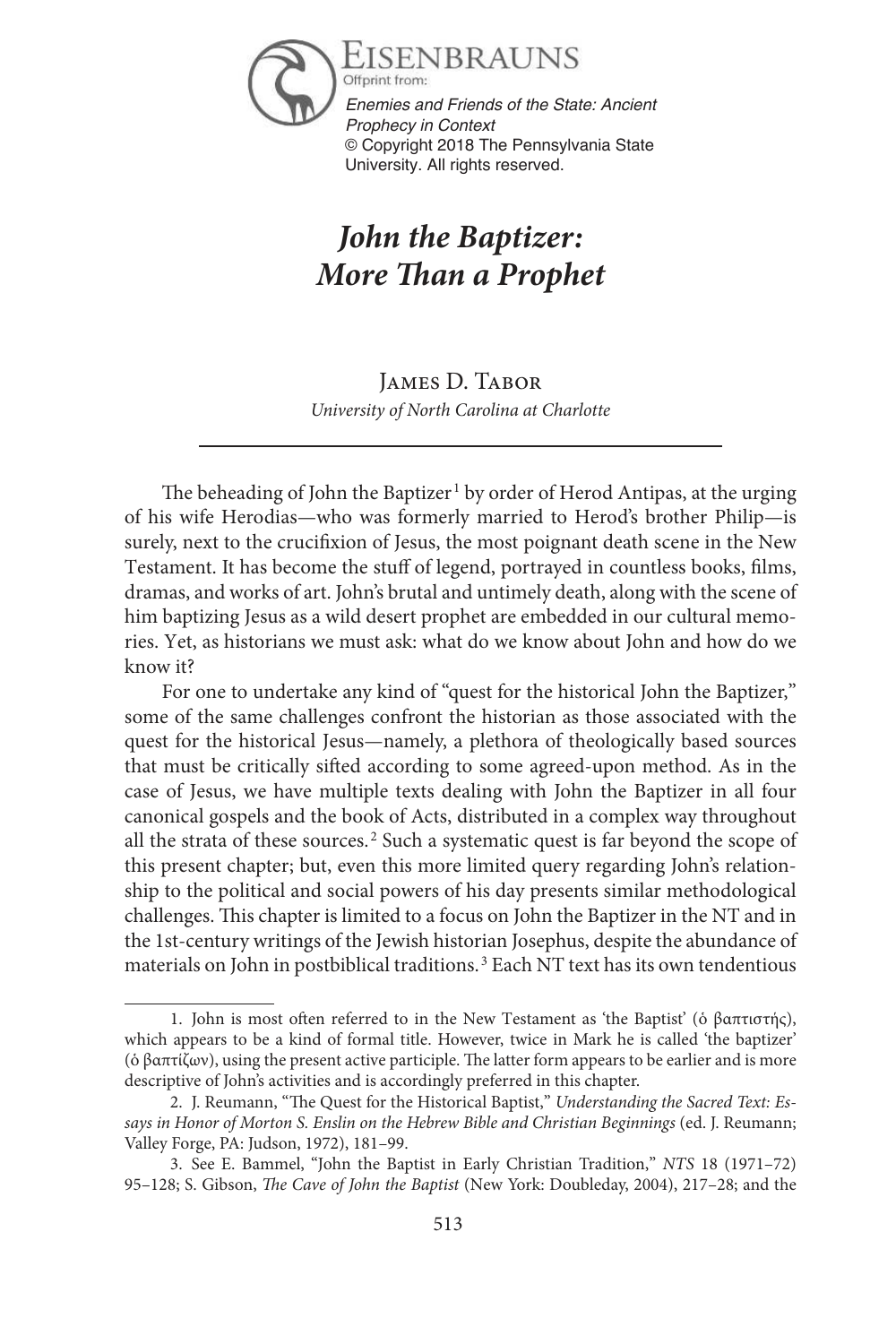perspectives. This is particularly the case in dealing with John the Baptizer, given that emerging forms of Christianity, centrally focused on Jesus, reflect the need to "diminish" John's significance in contrast with that of Jesus as the main redemptive figure.<sup>4</sup> The method here will be to sort through our textual sources in a roughly chronological order, correlating the main elements related to the central query what was John the Baptizer's relationship to and attitude toward the State?

#### **More Than A Prophet**

One of our earliest sources is a series of questions and responses attributed to Jesus regarding the role and mission of John the Baptizer, now embedded in Luke, but drawn from the reconstructed Synoptic source Q. The passage aptly sets the stage for John's identification as a Prophet, as well as his sharp critique of the governing establishment, through his radical message and his countercultural, antiestablishment, lifestyle:<sup>5</sup>

What did you go out into the wilderness to behold? A reed shaken by the wind? What then did you go out to see? A man clothed in soft raiment? Behold, those who are gorgeously appareled and live in luxury are in kings' courts. What then did you go out to see? A prophet? Yes, I tell you, more than a prophet (Luke 7:24–26).<sup>6</sup>

According to this section of Q, not only is John "more than a Prophet," he is that final 'messenger' (מלאך/ἄγγελος) referred to by Malachi, who prepares the way for the eschatological day of the LORD (Mal  $3:1-2$ ).<sup>7</sup> Indeed, the Q text goes on

4. This subordination tendency, ubiquitous in all four gospels and Acts, is outside the scope of this chapter. It is hardly found at all in Q but is then picked up by Mark and increasingly emphasized in Matthew, Luke, and John—more or less finding its culmination in John's own declaration about Jesus: "He must increase but I must decrease" (John 3:30). The book of Acts takes a different but related strategy, not that Jesus is greater than John but that John's time has passed and is now obsolete; see Acts 19:1–7.

5. The literature and debate on the Two Document hypothesis for Synoptic gospel composition that posits Q as a sayings source used by Luke and Matthew is too vast to cite here. For an introductory overview, see J. S. Kloppenborg, Q, The Earliest Gospel: An Introduction to the Original Stories and Sayings of Jesus (Louisville: Westminster, 2008).

6. Luke 7:24–26. Quotations from the Bible are from the RSV, Holy Bible (New York: Oxford University Press, 2002).

7. The MT reads "and he will prepare the way before me," referring to Yahweh of Hosts, equating this "messenger of the covenant" with the Lord (אדון) who "will suddenly come to his temple," apparently as a single figure. Luke 7:27 reads "who shall prepare your way before you" using the 2nd-person singular pronoun, presumably influenced by Luke's Christology in which

survey of primary texts by J. Poplin, "Post-Biblical Traditions on John the Baptizer" [cited 20 January 2016] online: https://clas-pages.uncc.edu/james-tabor/christian-origins-and-the-new-testament/post-biblical-traditions-on-john-the-baptizer. The main primary texts are conveniently surveyed by W. Barnes Tatum, John the Baptist and Jesus: A Report of the Jesus Seminar (Sonoma, CA: Polebridge, 1994), 84–104.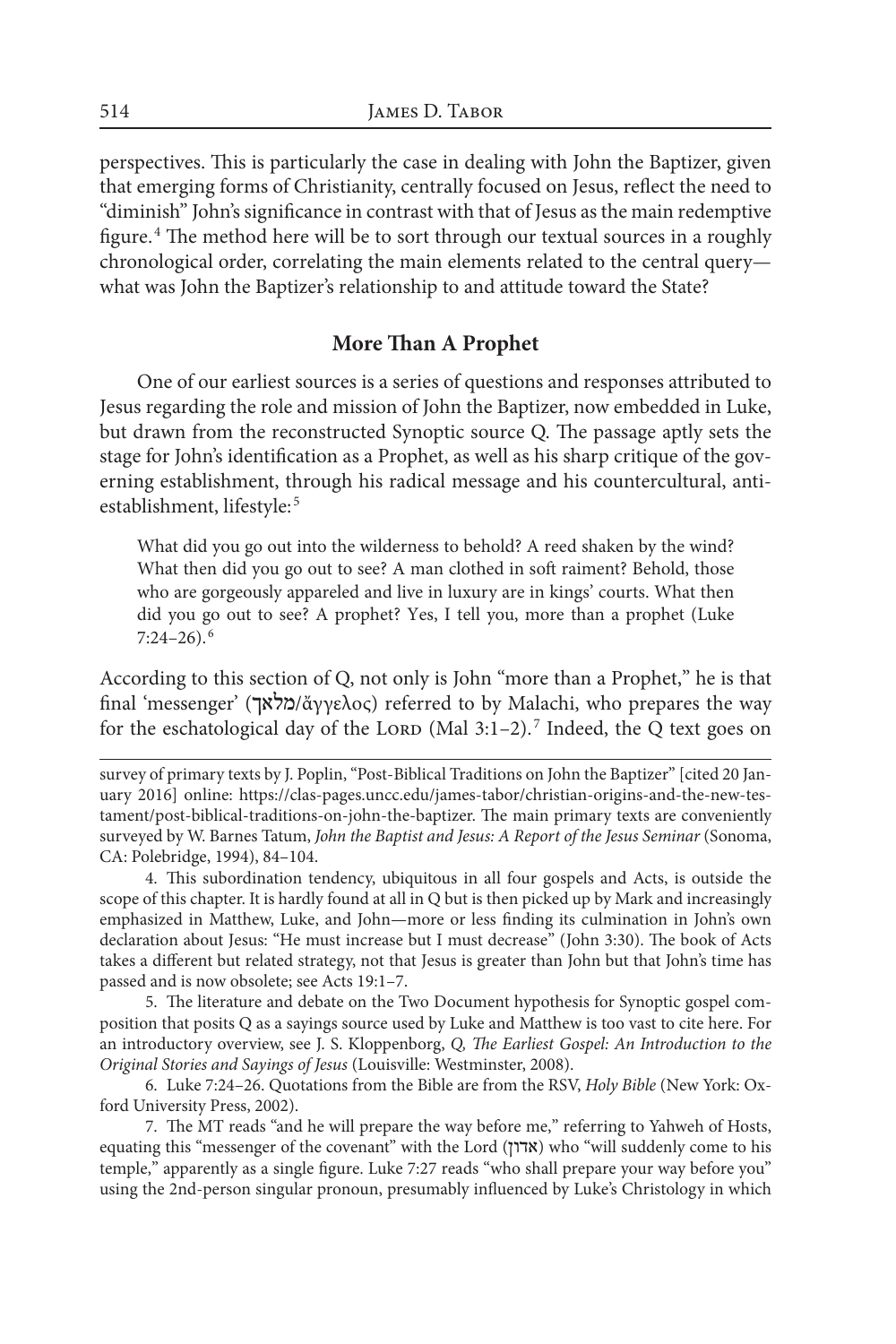to make the rather startling declaration, "I tell you, among those born of women none is greater than John; yet he who is least in the kingdom of God is greater than he" (Luke 7:28).<sup>8</sup> This extravagant evaluation of John (which seemingly makes him greater than Jesus, who is obviously one "born of a woman") is cast in terms of "salvation history" in Q: "The law and the prophets were until John; since then the good news of the kingdom of God is preached and everyone enters it violently" (Luke 16:16).<sup>9</sup> Based on this Q material, John is a pivotal apocalyptic figure situated in the "middle of time," both culminating an old epoch while initiating a new one. Of all the prophets, he is declared to be the greatest, but his greatness is shadowed by even the "least" in the emerging kingdom that Jesus inaugurates by his own preaching.

John's pivotal role in redemptive history is also emphasized in Mark, our earliest gospel. Following the dramatic scene of Jesus' transfiguration, the inner core of disciples—Peter, James, and John—who had uniquely witnessed this vision of the coming kingdom of God in its glory, ask Jesus "Why do the scribes say that first Elijah must come" (Mark 9:1–11). Jesus' reply is cryptic but altogether momentous in its implications:

Elijah does come first to restore all things; and how is it written of the Son of man, that he should suffer many things and be treated with contempt? But I tell you that Elijah has come, and they did to him whatever they pleased, as it is written of him (Mark 9:12–13)

8. Ibn Shaprut's version of Hebrew Matthew preserves an alternative Matthean parallel to this Q saying: "among those born of women none has arisen greater than John the Baptizer," without any qualifier (Matt 11:11). Similarly, it has "for all the prophets and the law spoke concerning (על) John" rather than "until (עד) John" (Matt 11:13). See G. Howard, Hebrew Gospel of Matthew (Macon, GA: Mercer University Press, 1995), 219–22. Howard argues that this text, independent of our Greek manuscripts, reflects an earlier tradition about John in which his role was more exalted than what later emerged within the Jesus movement.

9. Compare Gos. Thom. 46: "Jesus said: From Adam until John the Baptist there is among those who are born of women none higher than John the Baptist so that his eyes will not be broken. But I have said that whoever among you becomes as a child shall know the Kingdom, and he shall become higher than John." Gos. Thom. 52 "His disciples said to Him: Twenty-four prophets spoke in Israel and they all spoke about you. He said to them: You have dismissed the Living One who is before you and you have spoken about the dead." Translations throughout from The Gospel According to Thomas (trans. A. Guillaumont, C. C. Peuch, G. Quispel et al.; Leiden: Brill, 1959).

John the Baptist as "the messenger," is the forerunner of Jesus the Messiah (see Luke 1:17). 4Q76 2:12 (Mal 3:1) interprets the "messenger" and the "Lord" as two separate figures—"they will suddenly come to [his] te[mple, the Lor]d, whom you seek and the messenger of the co[venant, whom y]ou desire. . . . But] who can endure them; they come?" This notion of "two messiahs," one of Aaron and one of David, is found several places in the Qumran texts and might well have provided the background for understanding John the Baptist and Jesus as dual redemptive figures or "messiahs," see J. J. Collins, ed., The Scepter and the Star: The Messiahs of the Dead Sea Scrolls and Other Ancient Literature (Anchor Bible Reference Library; New York: Doubleday, 1995).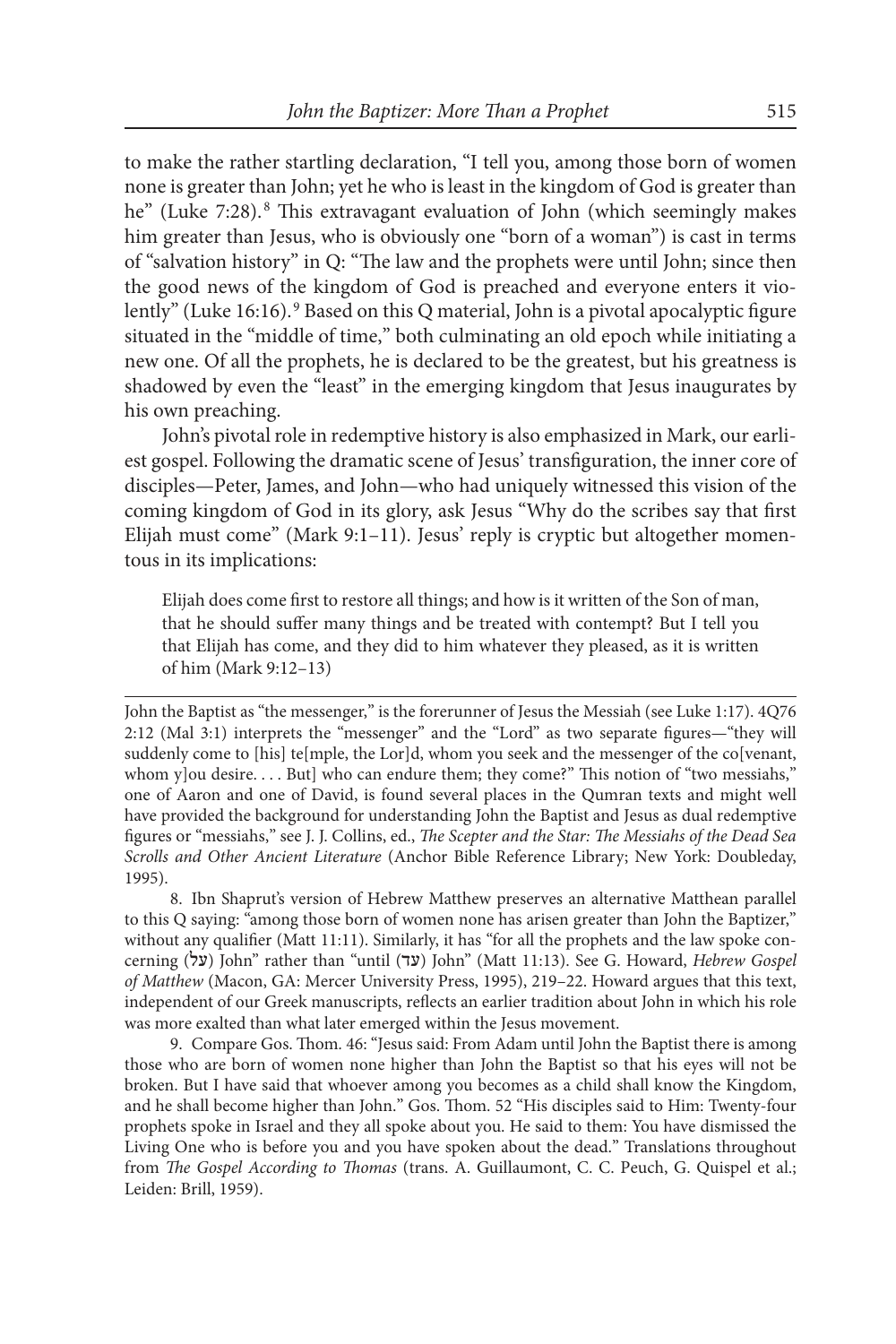The disciples have taken the transfiguration of Jesus as Messiah and the appearances of Moses and Elijah as a sure indicator of the imminence of the Kingdom of God—which they had been told would come in their lifetimes (Mark 9:1). Here, Jesus identifies John the Baptizer as Malachi's prophetic messenger—namely, the Elijah who was expected to come before the final judgment:

Behold, I will send you Elijah the prophet before the great and terrible day of the LORD comes. And he will turn the hearts of fathers to their children and the hearts of children to their fathers, lest I come and smite the land with a curse. (Mal 4:4 [MT 3:23–24])

What is altogether surprising here is that this account in Mark not only makes this identification but also states that John the Baptizer was rejected and killed by the establishment "as it is written of him"—a clear reference to prophetic texts. Jesus, in Mark, is interweaving his own role as a Suffering Servant, rejected and killed emphasized three times in this section of his gospel—with that of John, who suffers the same kind of fate before Jesus does (Mark 8:31–33; 9:30–32; 10:32–34). Since Malachi says nothing of a suffering/rejected "Elijah," one can assume the Markan tradition, as in the case of Jesus, has a set of texts in mind, whether portions of Isaiah's Servant Songs, or perhaps Zech 12–13, that could be taken to refer to the deaths of a Davidic as well as a Levitical "messiah." It could well be that the writer of Mark has Zech 13:7 in mind as a specific reference to John's beheading by a sword:

"Awake, O sword, against my shepherd, against the man who stands next to me," says the LORD of hosts. (Zech 13:7; cf. Mark 14:27)

The phrase "they did to him whatever they pleased" (Mark 9:13) is a clear reference to the political and religious establishment rather than the people who apparently flocked to John's preaching.

It is noteworthy that later in Mark, when Jesus sharply confronts the chief priests, scribes, and elders associated with Herod's Temple, he makes the matter of whether one accepted the baptism of John or not the pivotal sign of whether one accepted God's authority:

And Jesus said to them: "I will ask you a question; answer me, and I will tell you by what authority I do these things. Was the baptism of John from heaven or from men? Answer me." (Mark 11:29–30)

Jesus' enemies refuse to answer because they had rejected John's baptism and "were afraid of the people, for all held that John was a real prophet" (Mark 11:32).

It is rather remarkable that Q 7:24–28 and these references to John the Baptizer in Mark so closely coincide in theme and emphasis. Strikingly, Luke closes this Q pericope with this parenthetical explanation: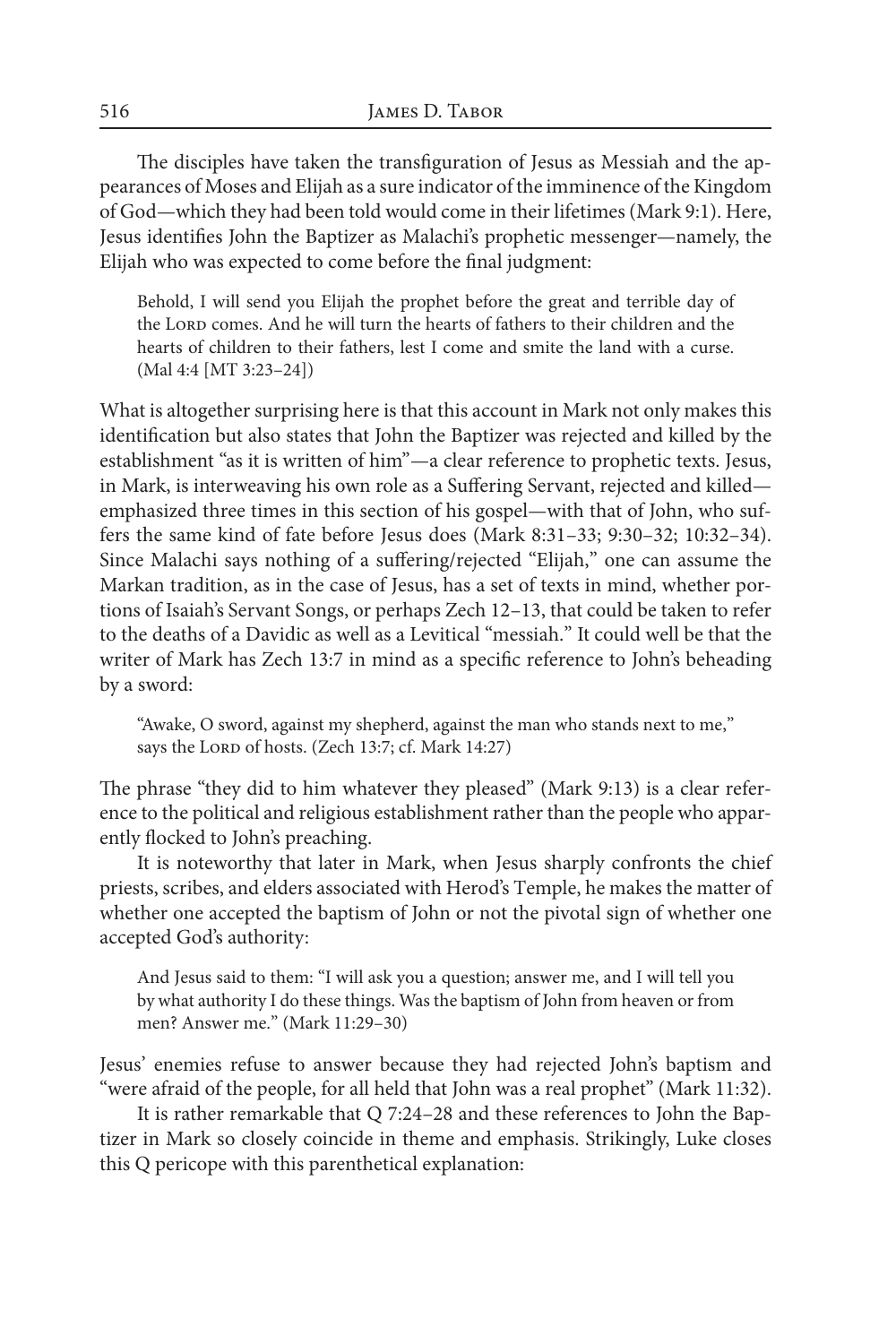When they heard this, all the people and the tax collectors justified God, having been baptized with the baptism of John; but the Pharisees and the lawyers rejected the purpose of God for themselves, not having been baptized by him. (Luke 7:29–30)

It is clear that in our two earliest sources on John the Baptizer that his pivotal role as an eschatological prophet par excellence is affirmed and his acceptance by the crowds and rejection by the establishment is explicitly emphasized.

Returning to the Q source, John's implicit opposition to the political and social establishment is also implied. First, he is in the "wilderness" or desert (ἔρημος), separated from both the Roman and Jewish urban centers of power such as Sepphoris, Tiberius, Caesarea, or Jerusalem, but also from the various towns and villages of Judea, Samaria, and Galilee. One must leave the "civilized" world of human society and "go out" into the desert to encounter him. According to Luke, who is the only source who offers us any background regarding John's family or birth, John was the son of Zechariah, an Aaronic priest of the division of Abijah (Luke 1:5). Luke says that from childhood John was "in the wilderness (ἐρήμοις, lit., 'desert places') till the day of his manifestation to Israel" (Luke 1:80), implying that his deliberate isolation and separation from the religious and civil establishment was lifelong (despite his inherited pedigree as a priest who could have taken his place of service in Jerusalem). Whether or not this was the case we have no way of knowing; however, the possibility underscores the radical stance of John as a countercultural prophet.

As a prophet, John's voice or message was no "reed shaken in the wind" but was firm and unwavering. John's rough clothing—reflecting his entire countercultural lifestyle—is in the sharpest contrast to the luxurious apparel of those who live in "king's houses." This appears to be a clear reference to Herod Antipas and his palace at Sepphoris in the Galilee—and by extension to Pontius Pilate, the newly installed Prefect in Judea with his luxurious quarters in Caesarea and Jerusalem.<sup>10</sup>

#### **A Radical Countercultural Lifestyle**

According to Mark's gospel, John the baptizer appeared in the "wilderness" or desert (ἔρημος), immersing those who responded to his preaching in the Jordan River. 11 Mark also portrays John as one who followed a strict ascetic lifestyle reflected most prominently in his austere dress and diet:

<sup>10.</sup> Cf. Gos. Thom. 78 Jesus said: "Why did you come out into the desert? To see a reed shaken by the wind? And to see a man clothed in soft garments? See your kings and your great ones are those who are clothed in soft garments and they shall not be able to know the truth."

<sup>11.</sup> Mark 1:4. Matt 3:1 specifies that John was preaching in the "wilderness of Judea" whereas Luke 3:3 says he "went about all the region about the Jordan." John offers precise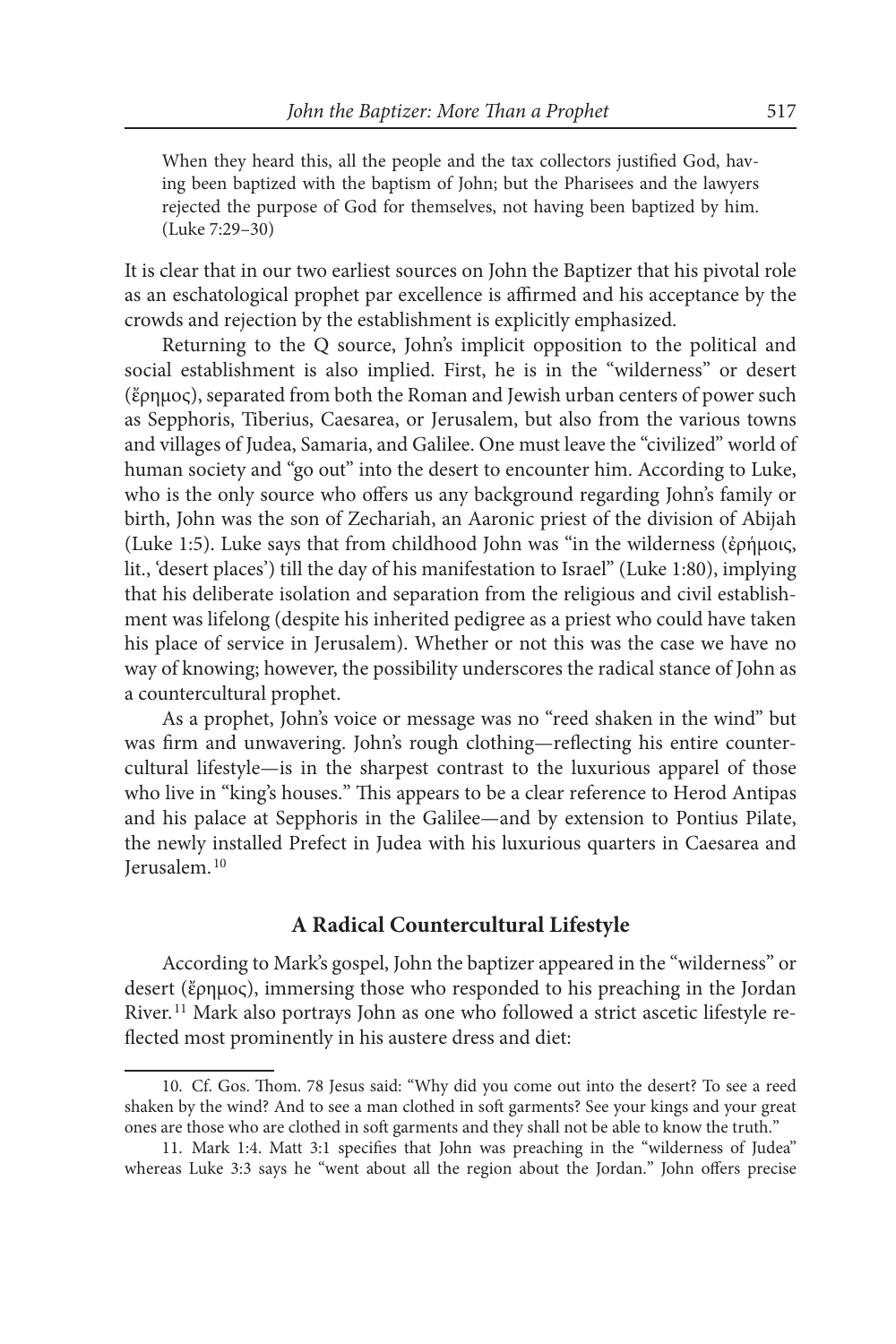Now John was clothed with camel's hair and had a leather girdle around his waist, and ate locusts and wild honey. (Mark 1:6) $12$ 

John's clothing appears to be modeled upon that of the prophet Elijah, who was said to have worn a "garment of haircloth, with a girdle of leather about his loins" (2 Kgs 1:8). The Q source specifies further that John, in contrast to Jesus, came "eating no bread and drinking no wine," implying a stricter asceticism than the more common practice of merely abstaining from meat and wine, as the parallel in Matthew has it (Matt 11:18; cf. Rom 14:1, 21). According to Luke, John's father Zechariah is told:

For he will be great before the Lord, and he shall drink no wine nor strong drink, and he will be filled with the Holy Spirit, even from his mother's womb. (Luke 1:15)

Such a description reminds one of Hegesippus's description of the lifestyle of James, the brother of Jesus:

He was holy from his mother's womb. He drank no wine or strong drink, nor did he eat flesh; no razor went upon his head. . . . (Eusebius, *Hist. eccl.* 2.23.5–6)

James is clearly presented in this text as a Nazirite from birth—but whether Luke understands John in this way, modeled perhaps after Samuel, is unclear (see Num 6:1–4; 1 Sam 1:11).

Regarding diet, the Q source notes a stricter asceticism that avoided even bread since it has to be processed from grain and does not grow of itself (Luke 7:33–34). Slavonic Josephus also has John shunning bread and only eating the roots and fruits of plants. 13 Such a lifestyle reminds one of the Rechabites men-

geographical details—namely, that John was baptizing "at Aenon near Salim," in the Galilee, just south of Beit Shean or Scythopolis when Jesus came to him for baptism.

12. See J. A. Kelhoffer, The Diet of John the Baptist: "Locusts and Wild Honey" in Synoptic and Patristic Interpretation (Tübingen: Mohr Siebeck, 2005). It has been suggested, in the interest of arguing that John's diet was strictly vegetarian, that "locusts" refers to the beans of a carob tree, commonly called "St. John's bread," however the Greek word (ἀκρίδες) clearly refers to the Acrididae grasshopper. Epiphanius (Panarion 30.13. 4–5) quotes the "Gospel of the Ebionites," which has ἔνκρις, a similar word meaning "honey cake," perhaps analogous to the "manna" that the Israelites ate in the desert. See M. R. James, The Apocryphal New Testament (Oxford: Clarendon, 1924), 8–10.

13. The Old (Slavonic) Russian version of Josephus's The Jewish War offers a similar but even more radical sketch of John's lifestyle: "Now at that time there walked among the Jews a man in wondrous garb, for he had put animals' hair upon his body wherever it was not covered by his (own) hair; and in countenance he was like a savage," living on "roots and fruits of the tree" (inserted at Jewish War 2.110). This text insists that he never touched bread, much less the flesh of a lamb, even at Passover; see H. J. Thackeray, trans. "Appendix: The Principle Additional Passages in the Slavonic Version," Josephus: The Jewish War (LCL; 9 vols.; Cambridge: Harvard University Press, 1927), 3:644–45.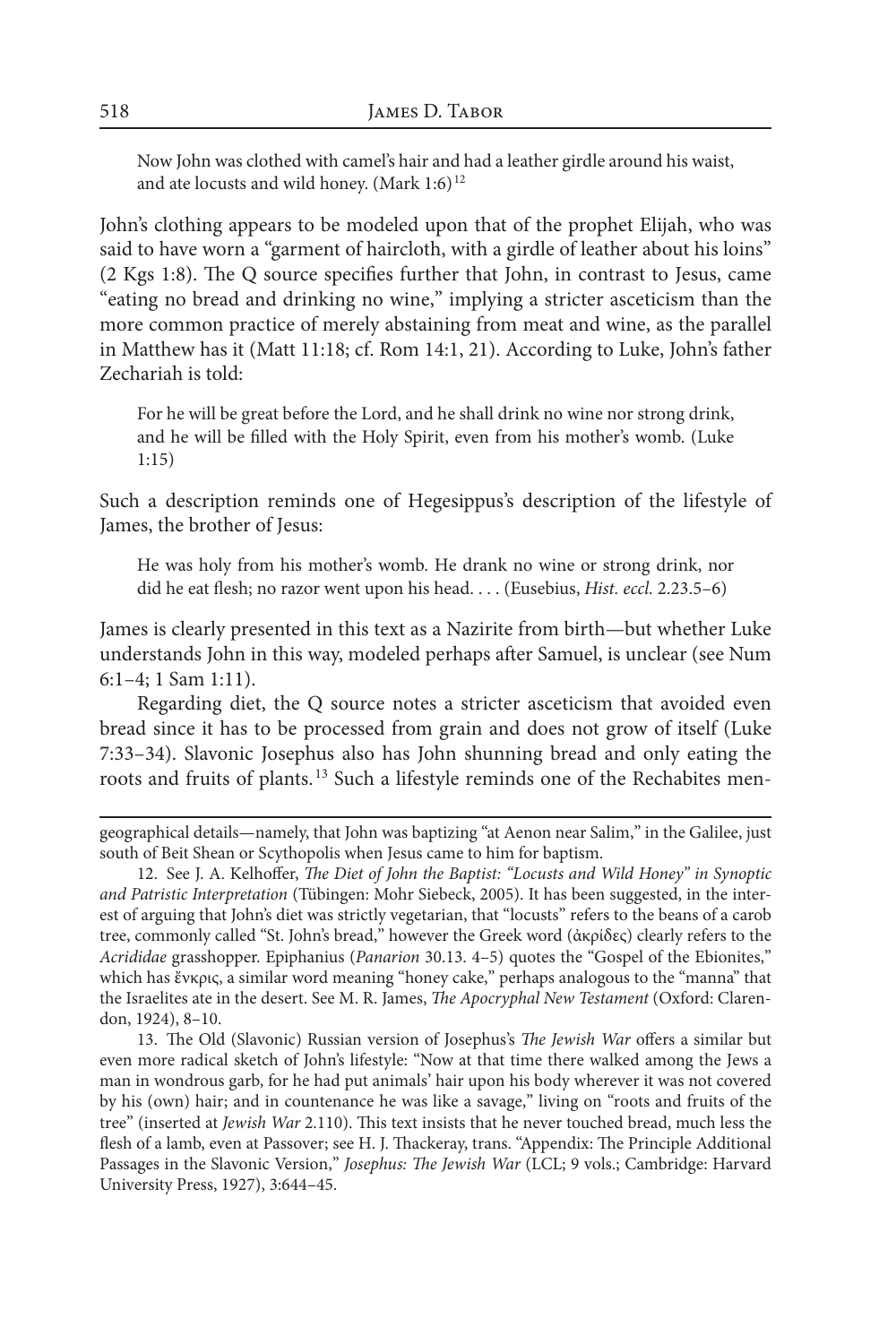tioned by Jeremiah, who drink no wine, avoid cultivation of the ground, and live in tents (Jer  $35:8-10$ ).<sup>14</sup> We might also recall that Banus, the desert hermit that Josephus followed as a young man for three years, fed only "on such things as grow of themselves" (Josephus, Vita 2.11).

The motivations behind such a strict diet seem to go beyond a mere "asceticism" and echo the ideals of the Garden of Eden, where humans before their expulsion are given "every plant yielding seed . . . and every tree with seed in its fruit" (Gen 1:29). But perhaps more relevant are the social implications. Clearly, such a strictly ascetic diet served to both segregate and alienate John from the ruling classes, making any sort of social exchange unlikely. As a result of his radical diet, the charge is made against John that he "has a demon" (Luke 7:33).<sup>15</sup> This is in contrast to the portrait of Jesus in all our sources, where he mixes freely with all classes, whether rich or poor, Jew or non-Jew, and male or female, and seems to move comfortably in urban settings—causing controversy by his practice of "eating with tax collectors and sinners" (Mark 2:15–17).

Mark also alludes to a set practice of fasting by John and his disciples:

Now John's disciples and the Pharisees were fasting; and the people came and said to him, "Why do John's disciples and the disciples of the Pharisees fast, but your disciples do not fast?" (Mark 2:18)<sup>16</sup>

Along with fasting, John and his disciples apparently practiced special prayers that he had taught them, as well as rites of purification that were either in contrast to, and in conflict with, those of the Pharisees (Luke (Q) 11:1–4; John 3:25). These particular "halakhic" practices and interpretations are consistently presented in our gospels in contrast to the more "libertine" practices of Jesus and his disciples (Mark 2:18; Luke 15:1–2; 19:1–10).

#### **A Message of Imminent Apocalyptic Judgment**

John the Baptizer's message, so far as we can recover it, is every bit as radical as his lifestyle—the one echoing and reinforcing the other. The earliest proclamation we have attributed to John is Q 3:7–9 (cf. Matt 3:7–10):

You brood of vipers! Who warned you to flee from the wrath to come? Bear fruits that befit repentance, and do not begin to say to yourself, "We have Abraham as

<sup>14.</sup> Hegesippus notes that a Rechabite priest tried to stop the stoning of James in the Temple (Eusebius, Hist. eccl. 2.23.17).

<sup>15.</sup> One is reminded here of Jeremiah's isolation and declaration "I did not sit in the company of merrymakers, nor did I rejoice; I sat alone, because thy hand was upon me" (Jer 15:17).

<sup>16.</sup> Compare Gos. Thom. 104: "They said to Him: Come and let us pray today and let us fast. Jesus said: Which then is the sin that I have committed, or in what have I been vanquished? But when the bridegroom comes out of the bridal chamber, then let them fast and let them pray."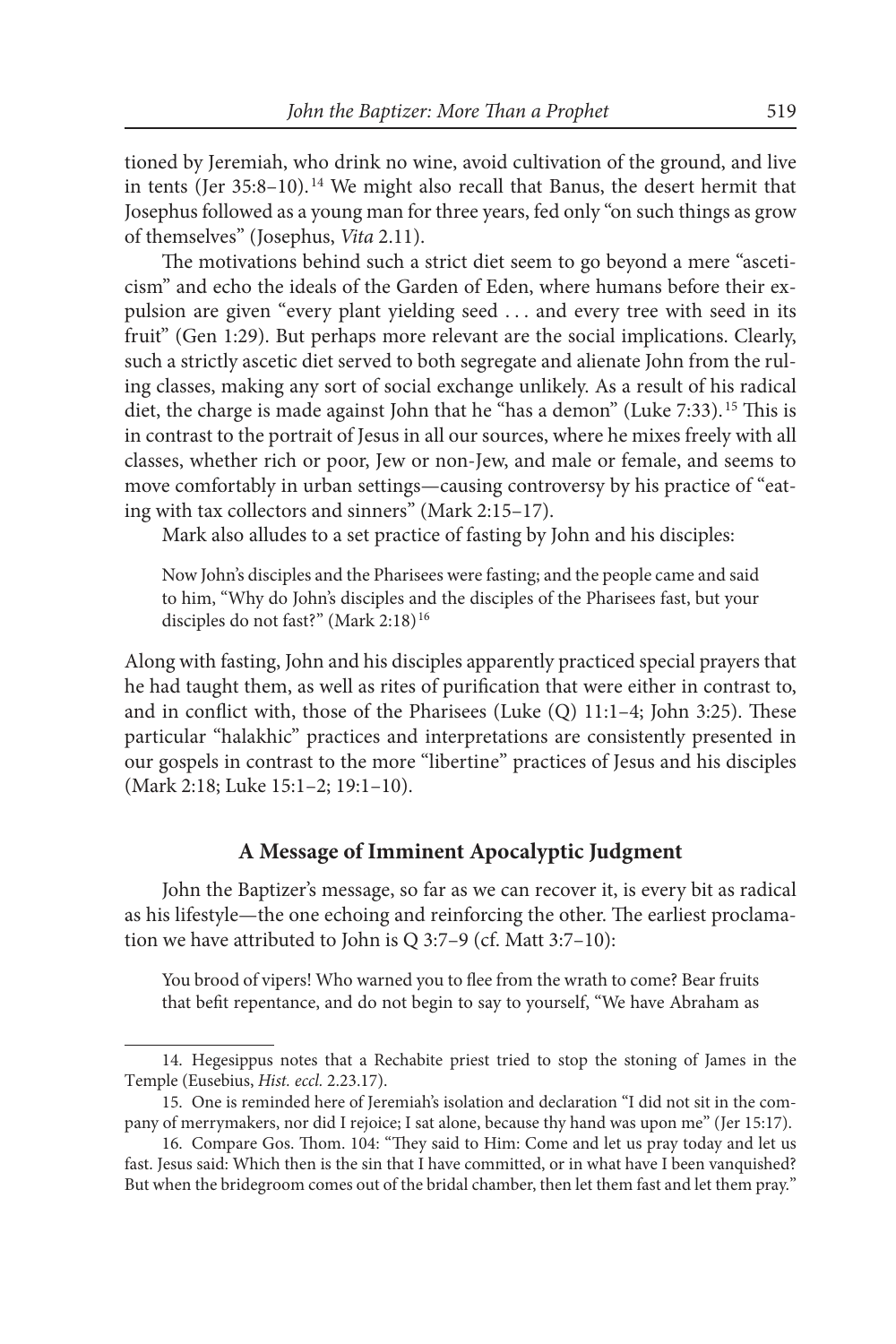our father": for I tell you, God is able from these stones to raise up children to Abraham. Even now the axe is laid to the root of the trees; every tree therefore that does not bear good fruit is cut down and thrown into the fire.

Luke frames this rather blistering proclamation as directed against the "multitudes that came out to be baptized by him," whereas Matthew aims it at the presumably hypocritical "Pharisees and Sadducees coming for baptism." Neither group fits the content well, so it is best to take this as a generic sample of John's preaching—letting the chips fall as they may. According to Mark, John preached a "baptism of repentance for the forgiveness of sins (Mark 1:4; cf. Luke 3:3; Acts 13:24).

The sharp apocalyptic tone is dominant: "who warned you to flee from the wrath to come," and "even now the axe is laid to the root of the trees." Both reflect John's mission as an Elijah figure who comes preaching repentance before the impending "great and terrible Day of the LORD," with the threat of utter destruction upon those who do not heed (Mal 4:5–6 [MT 4:23–24]). The rejection of any claim of pedigree with Abraham underlines the radical nature of John's sweeping call for repentance: even "stones" could be turned to physical descendants of Abraham. Only good deeds done in response to repentance will rescue one from the imminent wrath of God's judgment. Directly after this opening proclamation of Q 3:7–9, Luke has an intriguing example of John's ethical responses to various groups asking him what they need to do:

[And the multitudes asked him,] "What then shall we do?" And he answered them, "He who has two coats, let him share with him who has none; and he who has food, let him do likewise." Tax collectors also came to be baptized, and said to him, "Teacher, what shall we do?" And he said to them, "Collect no more than is appointed you." Soldiers also asked him, "And we, what shall we do?" And he said to them, "Rob no one by violence or by false accusation, and be content with your wages." (Luke 3:10–14)

This is the only time we have any sample of the social/ethical teachings of the Baptizer, and it was likely part of the Two-Source (Q) tradition but was omitted by Matthew since it echoes too closely the teachings of Jesus—the sharing of clothing and food, the acceptance of tax collectors, and an accommodation even with soldiers—likely Jewish but perhaps even Roman (Luke 7:8; 23:11). There is no good reason to exclude these verses from Q as a valuable glimpse at John's implicit social program based upon his call for repentance.

According to Matthew, both John the Baptizer and Jesus proclaimed an identical message: "Repent, for the Kingdom of Heaven is at hand" (Matt 1:2; 4:17). Mark expands this call in the mouth of Jesus, linking it in language with John's call for repentance:

Now after John was arrested, Jesus came into Galilee preaching the gospel of the Kingdom of God, and saying, "The time is fulfilled, and the kingdom of God is at hand; repent, and believe in the gospel." (Mark 1:14-15)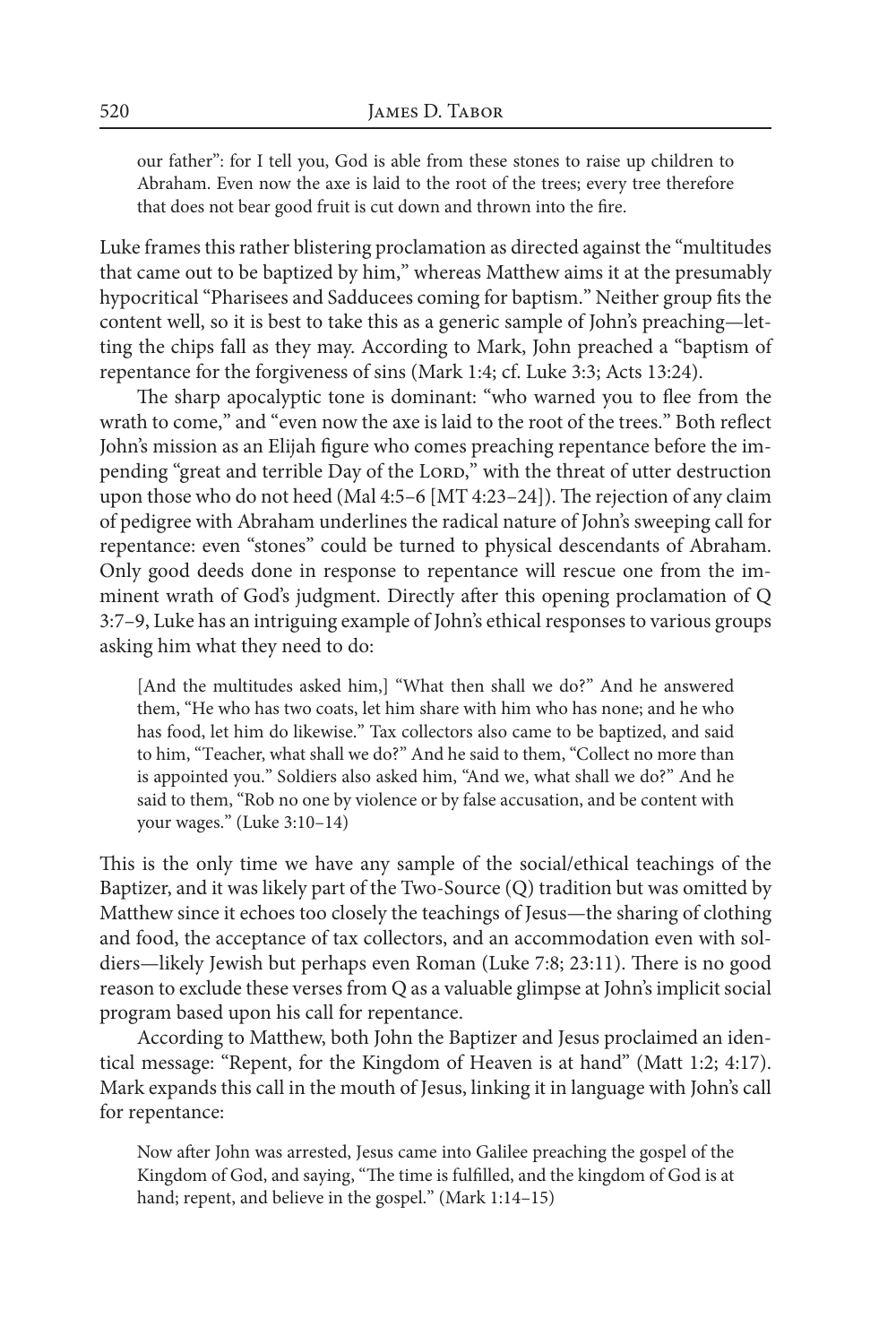The clear implication is that following John's arrest, Jesus took up John's mantle as the leader of the Baptizing movement that he had recently joined by being baptized by John.<sup>17</sup>

John's execution by Herod Antipas is our best indicator of the threat he posed to the political establishment. We have two different accounts of the circumstances leading up to John's death: one from the gospel of Mark, the other in Josephus's Jewish Antiquities. In Mark, Herod had John arrested at the urging of his wife Herodias as a result of John denouncing the couple for adultery:

For Herod had sent and seized John, and bound him in prison for the sake of Herodias, his brother Philip's wife; because he had married her. For John said to Herod, "It is not lawful for you to have your brother's wife." And Herodias had a grudge against him, and wanted to kill him. But she could not, for Herod feared John, knowing that he was a righteous and holy man, and kept him safe. When he heard him, he was much perplexed; and yet he heard him gladly. (Mark 6:17–20)

According to Mark, Herod was intrigued by John and superstitiously fearful. It was Herodias who was behind the plot to have him executed. Her opportunity came when Herod celebrated his birthday and rashly promised Herodias's daughter, who had pleased him by dancing, anything she wanted. Prompted by her mother, she asked for the head of John the Baptizer on a platter:

And the king was exceedingly sorry; but because of his oaths and his guests he did not want to break his word to her. And immediately the king sent a soldier of the guard and gave orders to bring his head. He went and beheaded him in the prison, and brought his head on a platter, and gave it to the girl; and the girl gave it to her mother. When his disciples heard of it, they came and took his body, and laid it in a tomb. (Mark 6:26–29)

Josephus offers an alternative account. He reports that Herod was alarmed by the large crowds John was drawing by his preaching and the influence he was having on the populace. He feared John could easily lead an uprising and decided to strike first—arresting him for sedition. He had him brought in chains to the desert fortress Machaerus, where he was put to death. Josephus notes that some of the Jewish population viewed John with favor and saw the subsequent defeat of Herod's armies by King Aretas of Petra as divine vengeance for his murder of John  $(Ant. 18:116-19).$ <sup>18</sup>

<sup>17.</sup> The gospel of John has Jesus baptizing in Judea with great success in parallel with John's work in the north along the Jordan River even before John is arrested, apparently putting his own safety in jeopardy (John 3:22–23; 4:1–3). Since Mark (followed by Matthew and Luke) know nothing of Jesus taking on the mantle of John and administering John's baptism either before or after John's arrest, the reference in John is all the more telling. John realizes the implications for viewing Jesus as subordinate to John and thus qualifies his report—namely, that Jesus himself did not do the baptizing, but his disciples.

<sup>18.</sup> On the question of the authenticity of Josephus's narrative regarding John the Baptist see R. L. Webb, John the Baptizer and Prophet: A Sociohistorical Study (Eugene, OR: Wipf & Stock, 1991), 39–41.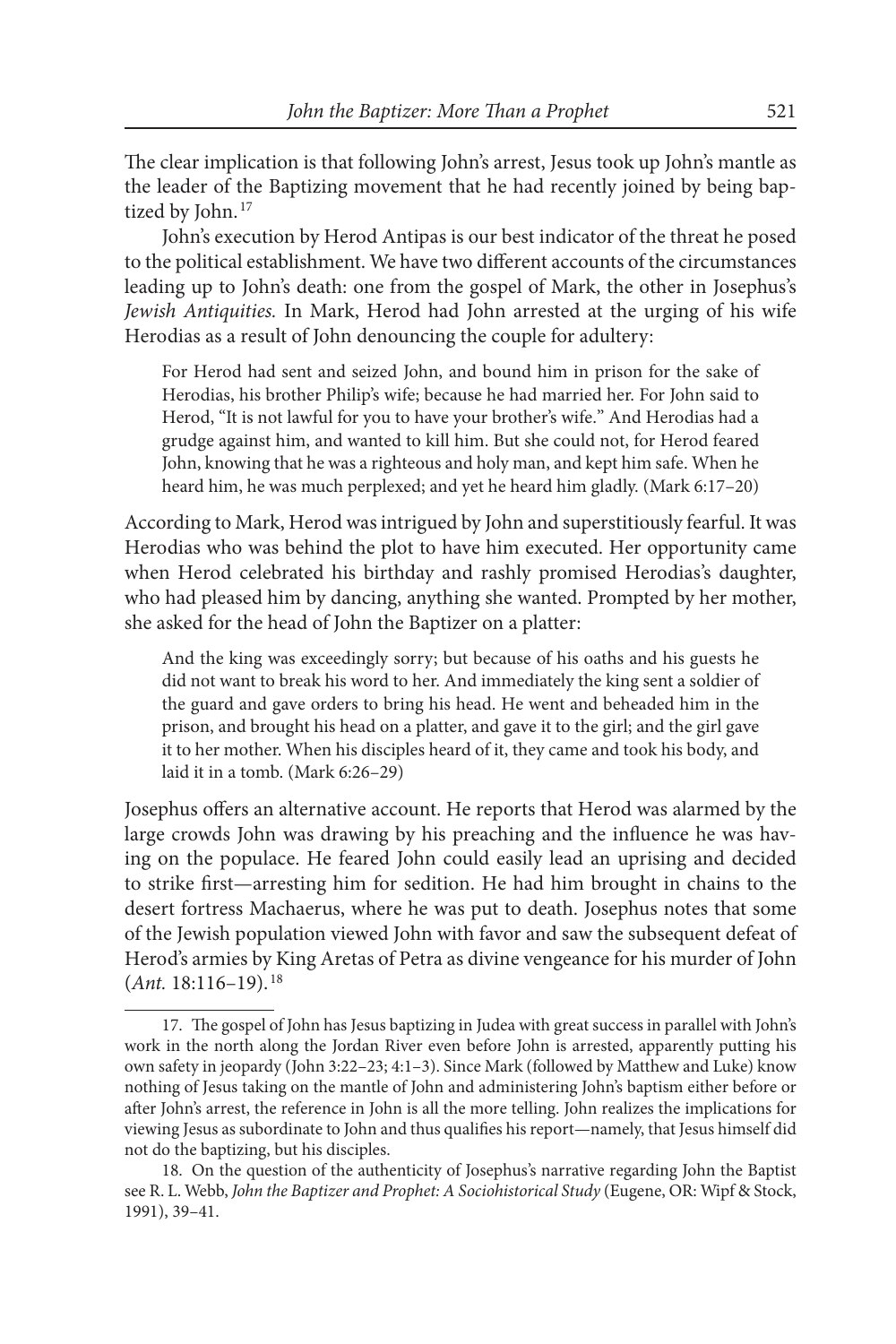The two accounts are difficult to sort out, but they do have some thematic similarities and overlapping differences.<sup>19</sup> That Herod was superstitiously fearful of John as a prophet, and thus was reluctant to have him killed seems unlikely. Herod's fear of a popular uprising, as reported by Josephus, seems much more persuasive, given what we know of the highly ambitious Herod Antipas. Nonetheless, it is entirely possible that part of the grievance the royal family had against John the Baptizer was his denunciation of the couple for adultery. Such a stance is entirely in keeping with what we know about John and his message in our gospel sources.

Taking all our sources together, John the Baptizer fits the typology of an "oracular prophet," as the work of Richard Horsley has shown.<sup>20</sup> Whether he would have ended up fulfilling the role of an "action prophet," such as other such figures mentioned by Josephus (the Samaritan, Theudas, the Egyptian), had he not been arrested and killed remains an open question. Given our sources, with their strong apocalyptic emphasis, it seems more likely that John expected God to intervene and bring about the Day of the LORD, without any need on his part to gather armed followers or overtly make any moves to overthrow the religious or political establishment. Perhaps like Jesus, when threatened with arrest, he no doubt believed he was backed by the proverbial "twelve legions of angels" and needed only to wait upon God's dramatic intervention to usher in the Kingdom of God he was preaching.

#### **Bibliography**

- Bammel, E. "John the Baptist in Early Christian Tradition." NTS 18 (1971–72) 95–128.
- Collins, J. J., ed. The Scepter and the Star: The Messiahs of the Dead Sea Scrolls and Other Ancient Literature. Anchor Bible Reference Library. New York: Doubleday, 1995.
- Gibson, S. The Cave of John the Baptist. New York: Doubleday, 2004.
- James, M. R. The Apocryphal New Testament. Oxford: Clarendon, 1924.
- Kelhoffer, J. A. The Diet of John the Baptist: "Locusts and Wild Honey" in Synoptic and Patristic Interpretation. Tübingen: Mohr Siebeck, 2005.
- Horsley, R. "Like One of the Prophets of Old: Two Types of Popular Prophets at the Time of Jesus." CBQ 47 (1985) 435–63.
- Howard, G. Hebrew Gospel of Matthew. Macon, GA: Mercer University Press, 1995.
- Kloppenborg, J. S. Q, The Earliest Gospel: An Introduction to the Original Stories and Sayings of Jesus. Louisville: Westminster, 2008.
- Poplin, J. "Post-Biblical Traditions on John the Baptizer." [cited 20 January 2016] Online: https://clas-pages.uncc.edu/james-tabor/christian-origins-and-the-new-testament/ post-biblical-traditions-on-john-the-baptizer.

<sup>19.</sup> The two accounts are at least circumstantially related since king Aretas went to war with Herod when he divorced Aretas's daughter to marry Herodias.

<sup>20.</sup> R. Horsley, "Like One of the Prophets of Old: Two Types of Popular Prophets at the Time of Jesus," CBQ 47 (1985) 435–63.